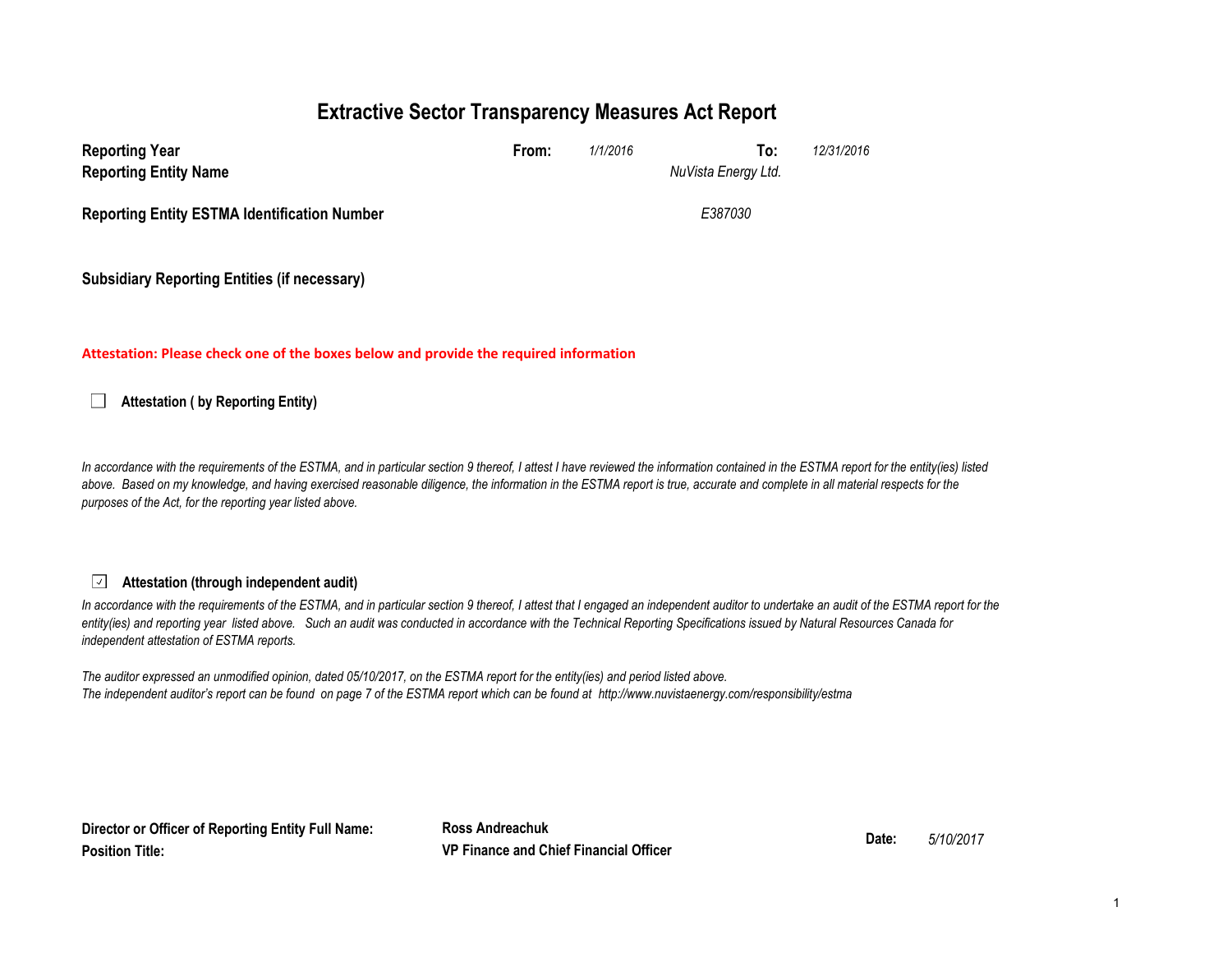## **Extractive Sector Transparency Measures Act - Annual Report**

| <b>Reporting Year</b><br><b>Reporting Entity Name</b>         | From:<br>1/1/2016<br>NuVista Energy Ltd. | To: | 12/31/2016 |
|---------------------------------------------------------------|------------------------------------------|-----|------------|
| <b>Reporting Entity ESTMA</b><br><b>Identification Number</b> | E387030                                  |     |            |

#### **Subsidiary Reporting Entities (if necessary)**

| <b>Payments by Payee</b> |                                              |                         |                  |              |           |                                   |                |                  |                                               |                                      |                                                                                                                                                                                                                                                                                                                                                             |
|--------------------------|----------------------------------------------|-------------------------|------------------|--------------|-----------|-----------------------------------|----------------|------------------|-----------------------------------------------|--------------------------------------|-------------------------------------------------------------------------------------------------------------------------------------------------------------------------------------------------------------------------------------------------------------------------------------------------------------------------------------------------------------|
| <b>Country</b>           | <b>Payee Name</b>                            | <b>Taxes</b>            | <b>Royalties</b> |              | Fees      | Production<br><b>Entitlements</b> | <b>Bonuses</b> | <b>Dividends</b> | Infrastructure Improvement<br><b>Payments</b> | <b>Total Amount paid to</b><br>Payee | <b>Notes</b>                                                                                                                                                                                                                                                                                                                                                |
| <b>CANADA</b>            | <b>GOVERNMENT OF CANADA</b>                  |                         |                  |              | 240,000   |                                   |                |                  |                                               | 240,000                              |                                                                                                                                                                                                                                                                                                                                                             |
| <b>CANADA</b>            | <b>GOVERNMENT OF ALBERTA</b>                 | 650,000                 |                  | 7,000,000 \$ | 1,980,000 |                                   | 20,000         |                  |                                               | 9,650,000                            | Payee includes recipients:<br>ABSA;<br>Alberta Energy Regulator;<br>Alberta Municipal Affairs Special Areas Board;<br>Alberta Petroleum Marketing Commission (APMC)<br>Alberta Securities Commission;<br>Alberta Sustainable Resource Development;<br>Department of Energy;<br>Department of Resource Development;<br><b>Grand Prairie Regional College</b> |
| <b>CANADA</b>            | MUNICIPAL DISTRICT OF NORTHERN LIGHTS NO. 22 | $\mathbf{s}$<br>240,000 |                  |              |           |                                   |                |                  |                                               | 240,000                              |                                                                                                                                                                                                                                                                                                                                                             |
| <b>CANADA</b>            | MACKENZIE COUNTY                             | 400,000                 |                  |              |           |                                   |                |                  |                                               | 400,000                              |                                                                                                                                                                                                                                                                                                                                                             |
| <b>CANADA</b>            | MUNICIPAL DISTRICT OF GREENVIEW NO.16        | 1,510,000<br>- S        |                  |              | 620,000   |                                   |                |                  |                                               | 2,130,000                            |                                                                                                                                                                                                                                                                                                                                                             |
| <b>TOTAL</b>             |                                              | 2,800,000 \$            | 7,000,000        | - 5          | 2,840,000 |                                   | 20,000         |                  |                                               | 12,660,000                           |                                                                                                                                                                                                                                                                                                                                                             |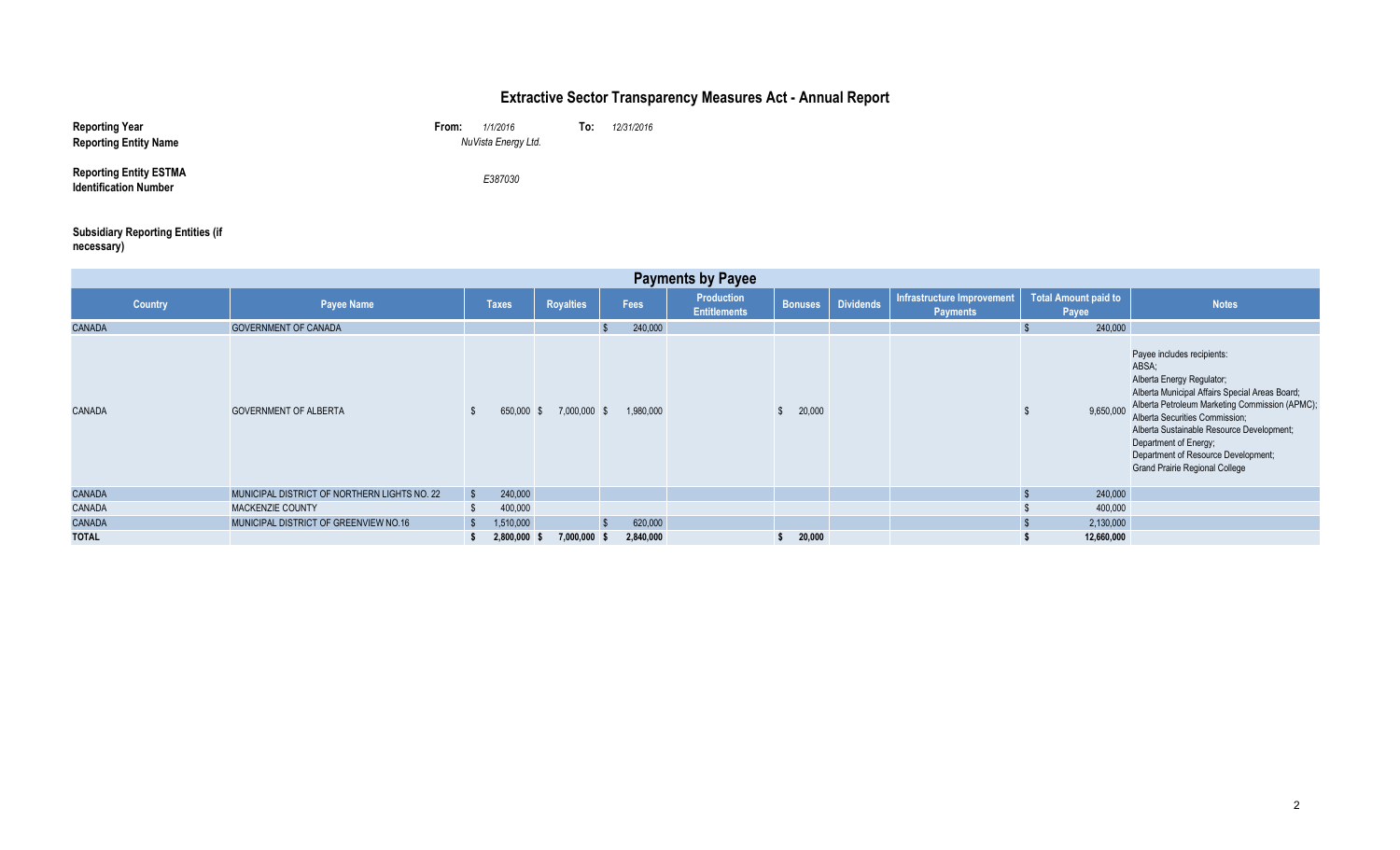## **Extractive Sector Transparency Measures Act - Annual Report**

| <b>Reporting Year</b>                                         | From:   | 1/1/2016 | 12/31/2016<br>To:   |  |
|---------------------------------------------------------------|---------|----------|---------------------|--|
| <b>Reporting Entity Name</b>                                  |         |          | NuVista Energy Ltd. |  |
| <b>Reporting Entity ESTMA Identification</b><br><b>Number</b> | E387030 |          |                     |  |
|                                                               |         |          |                     |  |

**Subsidiary Reporting Entities (if necessary)**

| <b>Payments by Project</b> |                     |                |                  |           |  |        |  |                                                                                                                    |            |                                                                                         |
|----------------------------|---------------------|----------------|------------------|-----------|--|--------|--|--------------------------------------------------------------------------------------------------------------------|------------|-----------------------------------------------------------------------------------------|
| <b>Country</b>             | <b>Project Name</b> | <b>Taxes</b>   | <b>Royalties</b> | Fees      |  |        |  | Production Entitlements   Bonuses   Dividends   Infrastructure Improvement Payments   Total Amount paid by Project |            | <b>Notes</b>                                                                            |
| <b>CANADA</b>              | Alberta Oil and Gas | $2,800,000$ \$ | 7,000,000        | 2,840,000 |  | 20,000 |  |                                                                                                                    | 12,660,000 | Upstream oil and gas extraction and production<br>activities in the province of Alberta |

NuVista's individual assets are governed by substantially similar regulations and terms in Alberta and therefore has identified projects at the provincial level.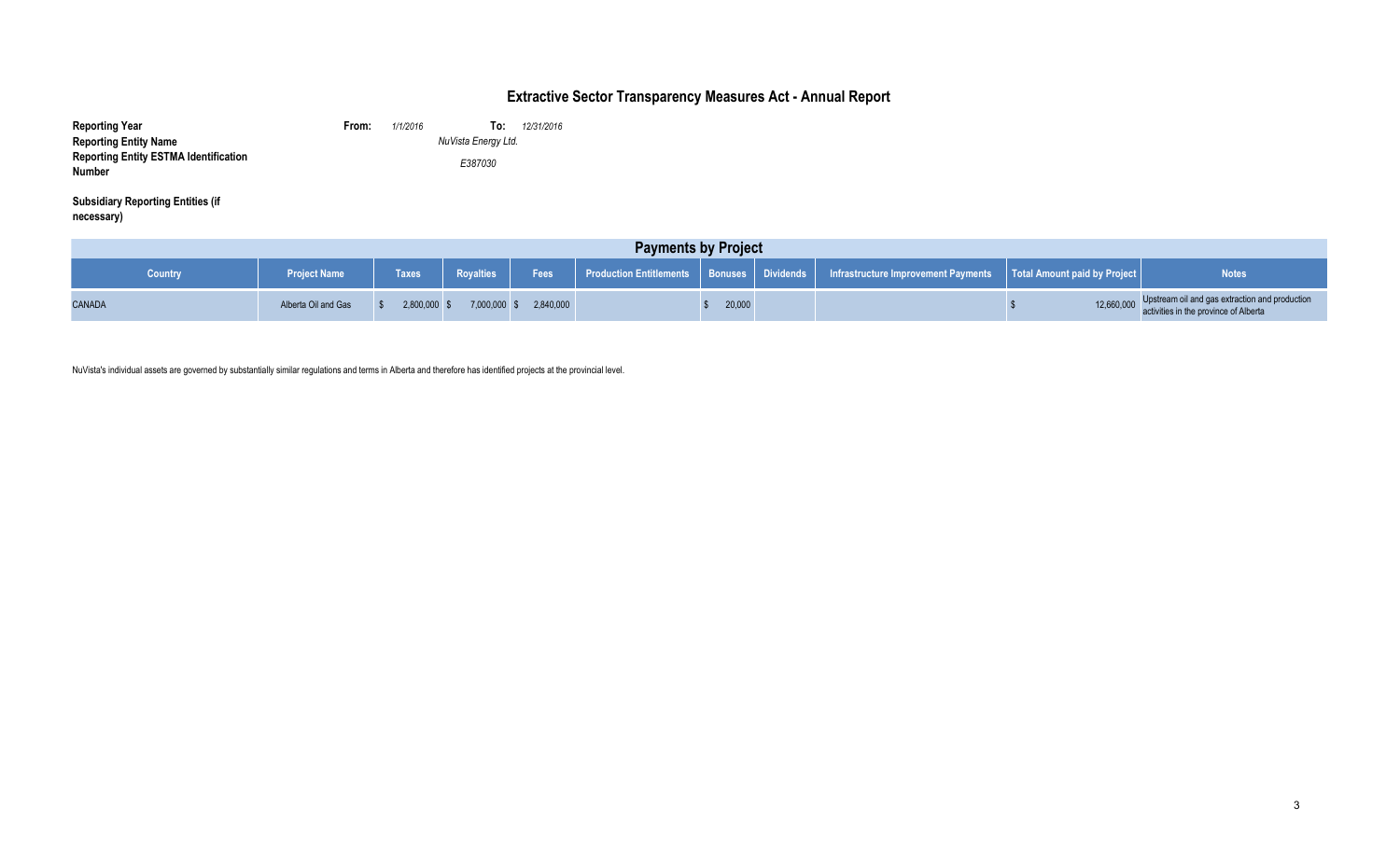



### **INTRODUCTION**

NuVista Energy Ltd. (the "Company" or "NuVista") has prepared the following audited report ("the Report") of payments made to government entities for the year ended December 31, 2016 as required by the Extractive Sector Transparency Measures Act S.C. 2014, c.39, s.376 ("ESTMA" or "the Act").

#### **BASIS OF PREPARATION**

The Report has been prepared in accordance with the requirements of the Act and the Natural Resources Canada ("NRCan") Technical Reporting Specifications. Section 9 of the Extractive Sector Transparency Measures Act - Section 2.3 of the Extractive Sector Transparency Measures Act- Technical Reporting Specifications and Sections 3.1 to 3.6 of the Extractor Sector Transparency Measures Act Guidance (collectively the "financial reporting framework"). These Technical Reporting Specifications provides specifications with regards to the form and manner of reporting. The following is a summary of judgments and definitions that NuVista has made for the purpose of preparing the Report.

#### **Payee**

For purposes of the Act, a payee is:

- a) Any government in Canada or in a foreign state.
- b) A body that is established by two or more governments.

c) Any trust, board, commission, corporation or body or other authority that is established to exercise or perform, or that exercises or performs, a power, duty or function of a government for a government referred to in paragraph (a) above or a body referred to in paragraph (b) above.

Payees include governments at any level, including national, regional, state/provincial or local/municipal levels. Payees include Crown corporations and other state-owned enterprises that are exercising or performing a power, duty or function of government.

Aboriginal and indigenous groups and organizations within Canada and in other jurisdictions may be regarded as governments for purposes of qualifying as a payee under the Act. However, the Act defers the requirement to report on payments made to Aboriginal governments in Canada, with reporting on these payments beginning on June 1, 2017. For the year ended December 31, 2016, there were no reportable payments to an Aboriginal payee.

The individual department, agency or other body of the payee that received the payment is disclosed, where practical, in a supplementary note to the Report.

#### **Activities within the scope of the Report**

Payments made by NuVista to payees relating to the commercial development of oil, gas and minerals ("commercial development") are disclosed in this Report. NuVista makes payments related to its initial processing activities which are integrated with its extraction operations and comprise commercial development. The Report excludes payments that are not related to NuVista's commercial development activities, as defined by the Act and in the associated Guidance document published by NRCan.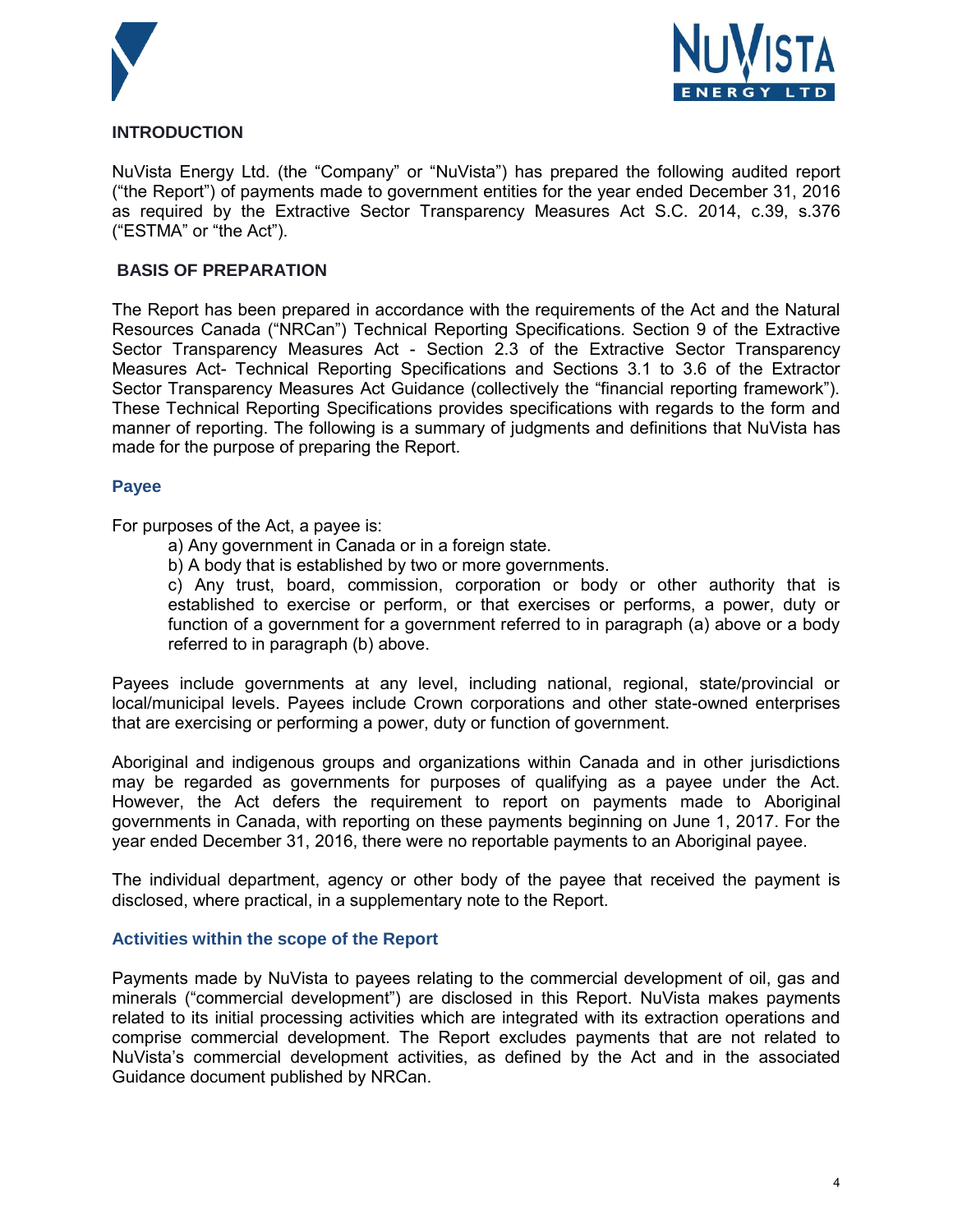



#### **Project**

Payments are reported at the project level except for payments that are not attributable to a specific project and are reported at the entity level. Corporate income taxes, which are typically not levied at a project level, are an example of this.

A "project" means the operational activities that are governed by a single contract, license, lease, concession or similar legal agreement and form the basis for payment liabilities with a government. However, if multiple such agreements are substantially interconnected, NuVista has aggregated such interconnected agreements into a single "Project" for reporting purposes, as permitted under the Act and the associated Technical Reporting Specifications published by NRCan. NuVista's project is the Province of Alberta.

#### **Cash payments**

Payments are reported on a cash basis, meaning they are reported in the period in which they are paid. All information is reported in Canadian dollars ("Cdn\$"). Payments to the "same payee" that meet or exceed \$100,000 Cdn in one category of payment are disclosed. Payments disclosed are rounded to the nearest \$10,000 Cdn.

#### **Payments made in situations of joint control**

Where NuVista has itself made a reportable payment to a payee, regardless of whether NuVista is the operator, the full amount paid has been disclosed; this is the case even where NuVista as the operator has been proportionally reimbursed by its non-operating partners through a partner billing process. Payments by Non-operators on NuVista's behalf are handled as outlined by the Extractive Sector Transparency Measures Act

#### **Payment Categories**

The information is reported under the following payment categories.

#### *Taxes*

This category may include taxes paid by NuVista on its income, profits or production. Taxes reported include property taxes, business taxes and certain provincial resource surcharges. Consumption taxes and personal income taxes are excluded.

#### *Royalties*

These are payments for the rights to extract oil and gas resources, typically at a set percentage of revenue less any deductions that may be taken.

#### *Fees*

This category may include rental fees, entry fees and regulatory charges as well as fees or other consideration for licenses, permits or concessions. Amounts paid in ordinary course commercial transactions in exchange for services provided by a payee are excluded.

#### *Production entitlements*

A payee's share of oil, gas or mineral production under a production sharing agreement or a similar contractual or legislated arrangement is reported under this category. For the year ended December 31, 2016, there were no reportable production entitlement payments to a payee.

#### *Bonuses*

Signing, discovery, production and any other type of bonuses paid to a payee are reported under this category.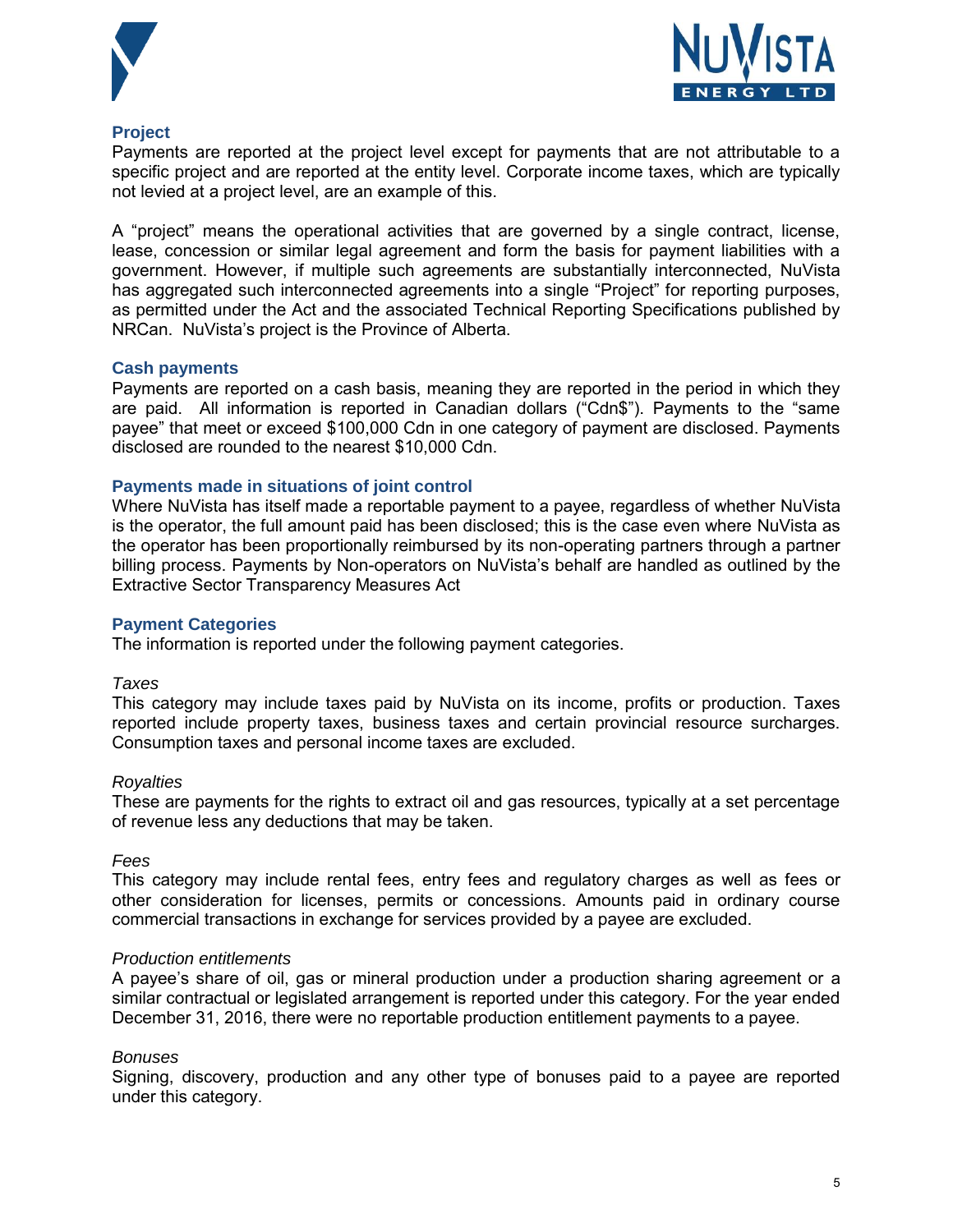



### *Dividends*

These are dividend payments other than dividends paid to a payee as an ordinary shareholder of NuVista. For the year ended December 31, 2016, there were no reportable dividend payments to a payee.

#### *Infrastructure improvement payments*

These are payments which relate to the construction of infrastructure that do not relate primarily to the operational purposes of NuVista. For the year ended December 31, 2016, there were no reportable infrastructure improvement payments to a payee.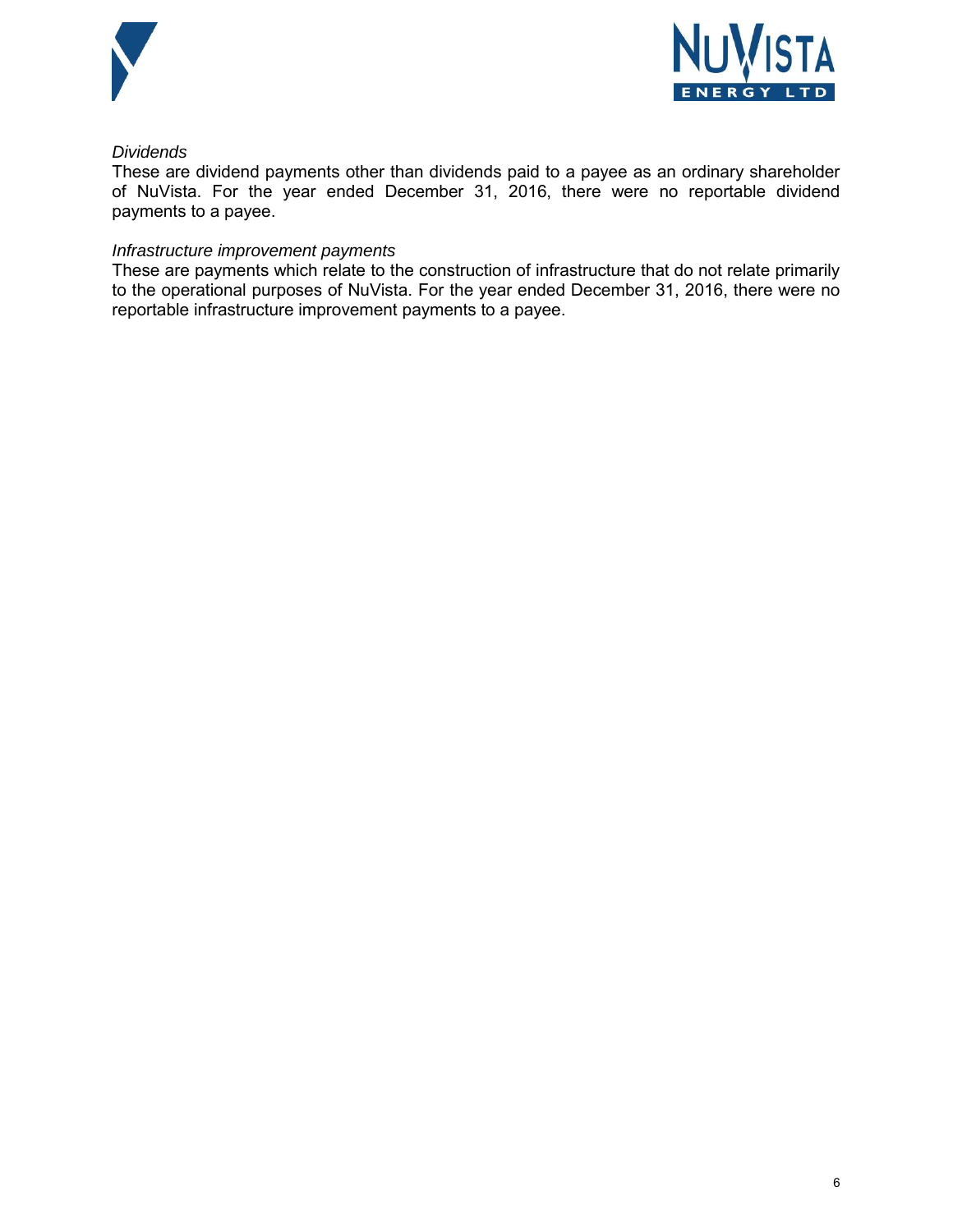

KPMG LLP 205 5th Avenue SW Suite 3100 Calgary AB T2P 4B9 Telephone (403) 691-8000 Fax (403) 691-8008 www.kpmg.ca

## **INDEPENDENT AUDITORS' REPORT**

To the Directors of NuVista Energy Ltd. and the Minister of Natural Resources Canada

We have audited the accompanying Schedule of Payments by Payee totaling \$12,660,000 and the Schedule of Payments by Project totaling \$12,660,000 of NuVista Energy Ltd. for the year ended December 31, 2016 and notes, comprising a summary of significant accounting policies and other explanatory information (together, the "schedules"). The schedules have been prepared by management in accordance with the financial reporting provisions in Section 2, 3, 4 and 9 of the Extractive Sector Transparency Measures Act, Section 2.3 of the Extractive Sector Transparency Measures Act – Technical Reporting Specifications and Sections 3.1 to 3.6 of the Extractor Sector Transparency Measures Act – Guidance (collectively, the "financial reporting framework").

#### *Management's Responsibility for the Schedules*

Management is responsible for the preparation of the schedules in accordance with the financial reporting framework referred to above, and for such internal control as management determines is necessary to enable the preparation of the schedules that are free from material misstatement, whether due to fraud or error.

#### *Auditors' Responsibility*

Our responsibility is to express an opinion on these schedules based on our audit. We conducted our audit in accordance with Canadian generally accepted auditing standards. Those standards require that we comply with ethical requirements and plan and perform the audit to obtain reasonable assurance about whether the schedules are free from material misstatement.

An audit involves performing procedures to obtain audit evidence about the amounts and disclosures in the schedules. The procedures selected depend on our judgment, including the assessment of the risks of material misstatement of the schedules, whether due to fraud or error. In making those risk assessments, we consider internal control relevant to the entity's preparation of the schedules in order to design audit procedures that are appropriate in the circumstances, but not for the purpose of expressing an opinion on the effectiveness of the entity's internal control. An audit also includes evaluating the appropriateness of accounting policies used and the reasonableness of accounting estimates made by management, as well as evaluating the overall presentation of the schedules.

KPMG LLP is a Canadian limited liability partnership and a member firm of the KPMG network of independent member firms affiliated with KPMG International Cooperative ("KPMG International"), a Swiss entity. KPMG Canada provides services to KPMG LLP.